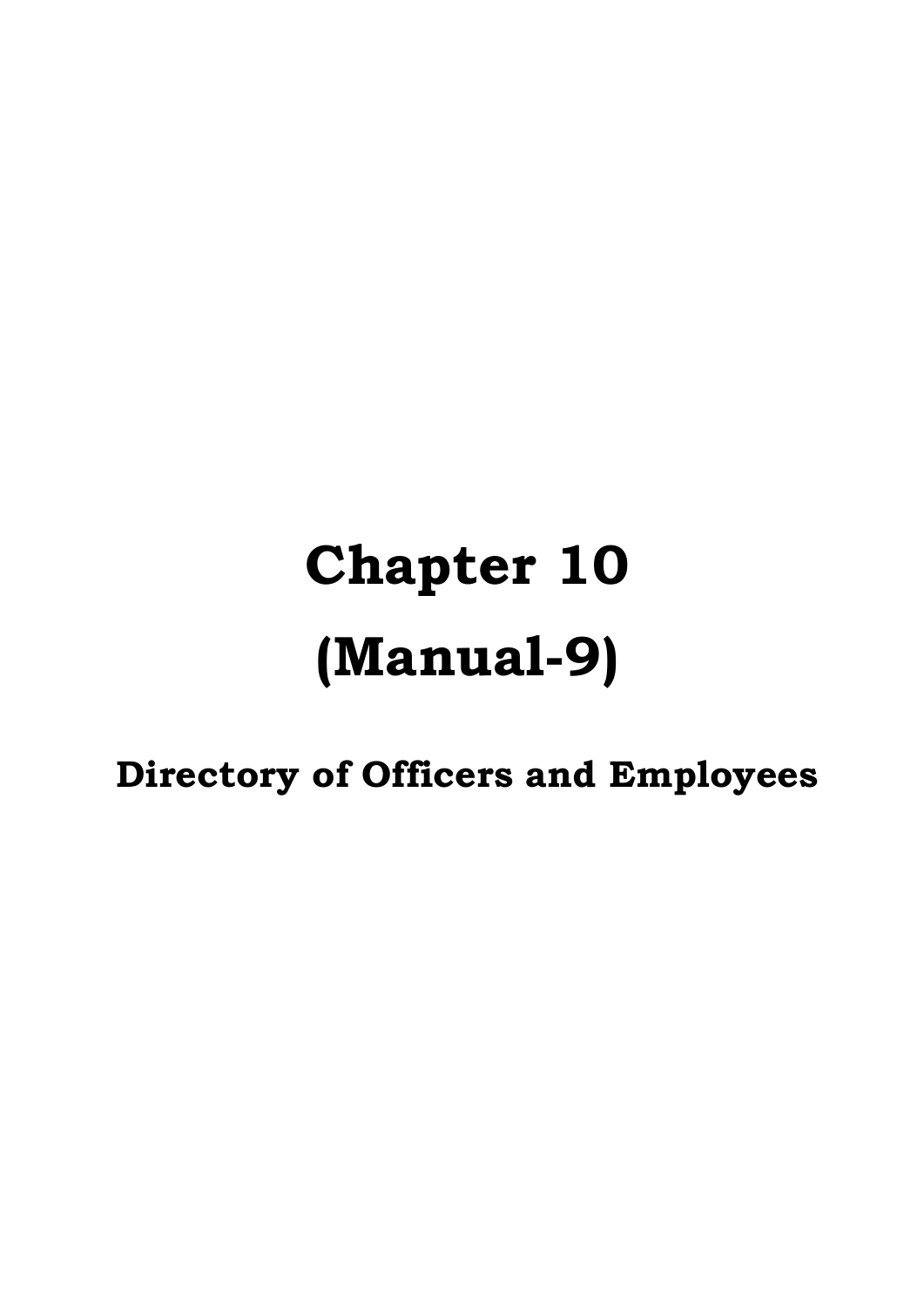## **DIRECTORY OF OFFICERS AND EMPLOYEES OF HOME (ELECTIONS) DEPARTMENT.**

| SI.              | Name of the                          | <b>Designation</b>                                         | <b>Telephone Nos.</b> |                      | Fax     | <b>Mobile</b> | <b>E-Mail</b> |
|------------------|--------------------------------------|------------------------------------------------------------|-----------------------|----------------------|---------|---------------|---------------|
| No.              | officers/<br>employees               |                                                            | Office (0674)         | <b>Res</b><br>(0674) | (0674)  |               |               |
| (1)              | (2)                                  | (3)                                                        | (4)                   | (5)                  | (6)     | (7)           | (8)           |
| 1.               | Vacant                               | CEO, Odisha                                                | 2322815,<br>2536639   |                      | 2536645 |               |               |
| 2.               | Sri Ashok Kumar<br>Pruseth, OAS (S), | Joint CEO-cum-Jt.<br>Secretary to<br>Government.           | 2322816,<br>2391318   |                      |         |               |               |
| 3.               | Sri Raghuram R.<br>Iyer, OAS-I (SB)  | Deputy CEO-cum-<br>Deputy Secretary                        | 2322819,<br>2391007   |                      |         |               |               |
| $\overline{4}$   | Md. Quamrul<br>Haque, OAS-I (SB)     | Deputy CEO-cum-<br>Deputy Secretary                        | 2322820,<br>2391125   |                      |         |               |               |
| 5.               | Sri Prasanna Kumar<br>Mishra         | Desk Officer, Budget                                       | 2322822               |                      |         |               |               |
| 6.               | Sri Rabindranath<br>Mohanty          | Desk Officer,<br>Revision                                  | 2322818               |                      |         |               |               |
| $\overline{7}$ . | Sri Sudarsan Nayak                   | Desk Officer, DDO &<br><b>PIO</b>                          | 2322817               |                      |         |               |               |
| 8.               | Sri Rajakishore<br>Rout              | Section Officer, O.E                                       | 2322817               |                      |         |               |               |
| 9.               | Sri Khirod Kumar<br><b>Baral</b>     | Section<br>Officer, Accounts,<br><b>Head Accountant</b>    | 2322822               |                      |         |               |               |
| 10.              | Sri Binaya Ku.<br>Sahoo              | <b>Assistant Section</b><br>Officer, Conduct               | 2322823               |                      |         |               |               |
| 11.              | Sri Nihar Ranjan<br>Mohapatra        | <b>Assistant Section</b><br>Officer, O.E.                  | 2322817               |                      |         |               |               |
| 12.              | <b>Sri Trinath</b><br>Maharana       | <b>Assistant Section</b><br>Officer,<br>Conduct & RTI Cell | 2322823               |                      |         |               |               |
| 13.              | Rukshana Begum                       | <b>Technical Assistant</b>                                 | 2322822               |                      |         |               |               |
| 14.              | Sri Siba Prasad Das                  | Superintendent<br>Level-II(Issue)                          | 2322817               |                      |         |               |               |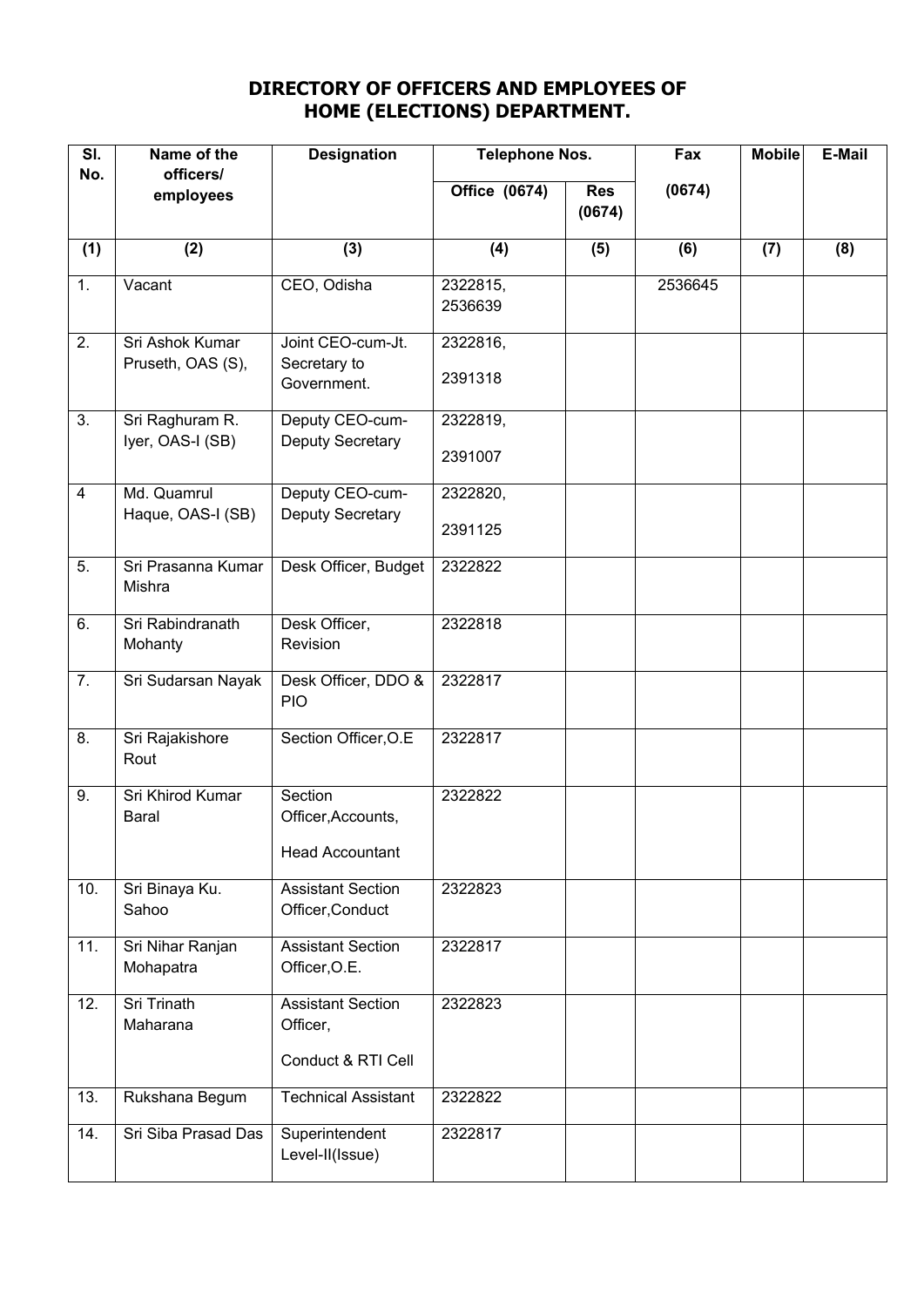| SI.               | Name of the                   | <b>Designation</b>         | <b>Telephone Nos.</b> |                      | Fax    | <b>Mobile</b> | E-Mail |
|-------------------|-------------------------------|----------------------------|-----------------------|----------------------|--------|---------------|--------|
| No.               | officers/<br>employees        |                            | <b>Office (0674)</b>  | <b>Res</b><br>(0674) | (0674) |               |        |
| (1)               | $\overline{(2)}$              | $\overline{(3)}$           | (4)                   | (5)                  | (6)    | (7)           | (8)    |
| 15.               | Sri Basanta Kumar<br>Tripathy | Senior Grade Typist        | 2322817               |                      |        |               |        |
| 16.               | <b>Trilochan Mohanty</b>      | Senior Grade Typist        | 2322817               |                      |        |               |        |
| 17.               | Sri Dillip Kumar<br>Nanda     | Mechanic                   |                       |                      | 239353 |               |        |
| 18.               | Sri Baidhar Murmu             | Mechanic                   | 2322822               |                      |        |               |        |
| 19.               | Sri Santosh Kumar<br>Naik     | Junior Grade Diarist       |                       |                      |        |               |        |
| 20.               | Sri Nakul Naik                | <b>Driver</b>              |                       |                      |        |               |        |
| 21.               | Sri Dillip Digal              | <b>Driver</b>              |                       |                      |        |               |        |
| $\overline{22}$ . | Smt. Binapani Prusti          | Peon (under<br>suspension) |                       |                      |        |               |        |
| 23.               | Sri Santosh Kumar<br>Majhi    | Peon                       |                       |                      |        |               |        |
| 24.               | Sri Prana Bandhu<br>Chatter   | Peon                       |                       |                      |        |               |        |
| 25.               | Sri Jogi Naik                 | Sweeper                    |                       |                      |        |               |        |